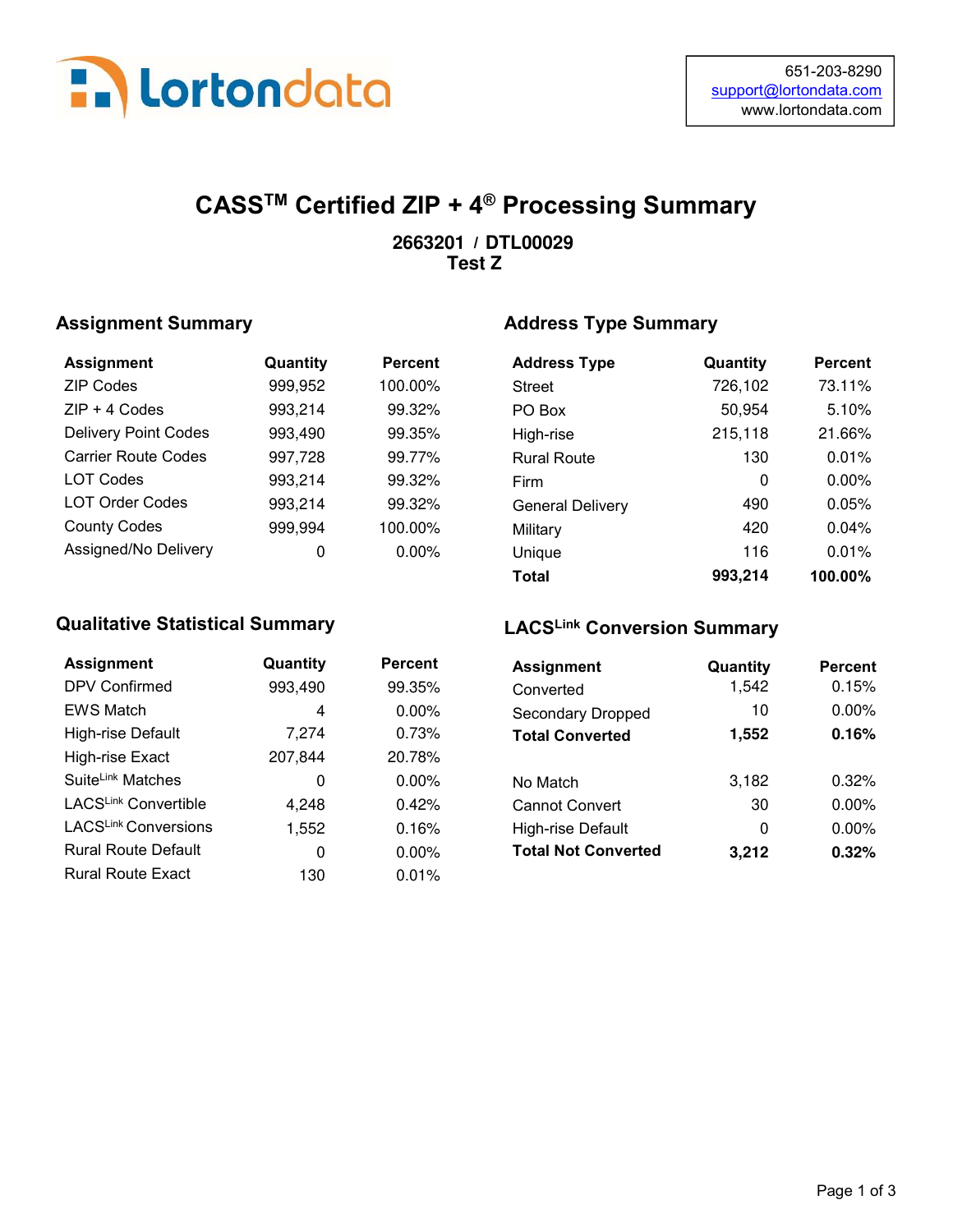# CASS Certified ZIP + 4 Processing Summary

#### / **2663201 DTL00029**

#### **Test Z**

#### Delivery Point Validation (DPV) Summary

| <b>DPV Status</b>                        | Quantity | Percent |
|------------------------------------------|----------|---------|
| <b>Primary &amp; Secondary Confirmed</b> | 983,814  | 98.38%  |
| Secondary Not Confirmed                  | 5,184    | 0.52%   |
| <b>Secondary Missing</b>                 | 4,492    | 0.45%   |
| <b>Total Confirmed</b>                   | 993,490  | 99.32%  |
| DPV Not Validated                        | 4,060    | 0.41%   |
| No DPV Validation attempted              | 2,450    | 0.25%   |
| <b>Total Not Confirmed</b>               | 6.510    | 0.65%   |

| <b>DPV Status</b>                    | Quantity | <b>Percent</b> |
|--------------------------------------|----------|----------------|
| DPV Vacant                           | 42,692   | 4.27%          |
| DPV No-Stat                          | 26,682   | 2.67%          |
| DPV PO Box Street Address            | 4        | $0.00\%$       |
| DPV Door Not Accessible              | 2,960    | 0.30%          |
| DPV Commercial Mail Receiving Agency | 516      | 0.05%          |
| DPV Throwback                        | 1.410    | 0.14%          |
| DPV No Secure Location               | 860      | 0.09%          |

### Delivery Point Validation (DPV) Footnotes Summary

| <b>DPV Footnote</b>                             | Quantity       | <b>Percent</b> |
|-------------------------------------------------|----------------|----------------|
| $AA - ZIP + 4 Match$                            | 997,728        | 99.77%         |
| $A1 - No$ ZIP + 4 Match                         | 2,270          | 0.23%          |
| BB - All Components Match DPV                   | 982,788        | 98.28%         |
| CC - Secondary Invalid                          | 4,492          | 0.45%          |
| F1 - Military Address                           | 420            | 0.04%          |
| G1 - General Delivery                           | 490            | 0.05%          |
| M1 - Primary Missing                            | 2              | $0.00\%$       |
| M3 - Primary Invalid                            | 3,734          | 0.37%          |
| N1 - Secondary Missing                          | 5,184          | $0.00\%$       |
| PB - PO Box Street Address                      | 4              | 0.00%          |
| P1 - Missing RR/HC                              | $\Omega$       | 0.03%          |
| P3 - Invalid PO/ RR/ HC                         | 326            | $0.00\%$       |
| RR - CMRA Match                                 | $\overline{4}$ | 0.05%          |
| R1 - CMRA Match - No Secondary                  | 512            | 0.52%          |
| R7 - Physical Address Does Not Receive Delivery | 276            | 0.03%          |
| U1 - Unique Address                             | 116            | 0.01%          |